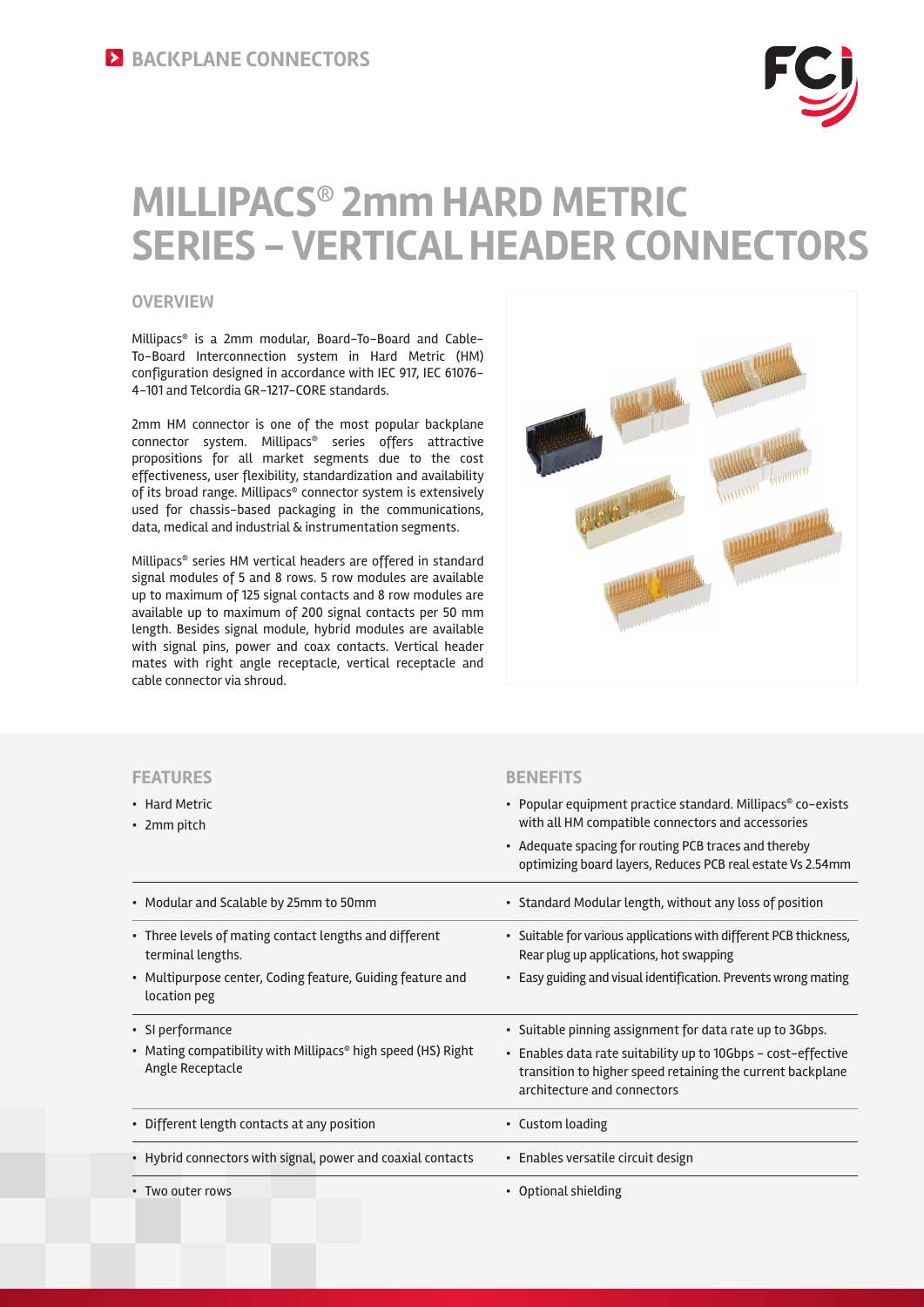### **MILLIPACS<sup>®</sup> 2mm HARD METRIC SERIES- VERTICAL HEADER CONNECTORS**

## **TECHNICAL INFORMATION**

#### **MATERIALS**

- Insulator material: Thermoplastic UL94V0 for standard press-fit and High-Temperature polymer for Pin-in-paste terminations
- Contact material: Copper Alloy
- Contact plating material: Gold / Palladium nickel on mating area and Tin over Nickel on press-fit/ pin–in-paste terminal area

#### **ELECTRICAL PERFORMANCES**

- Operating current: 1.5 A at 20°C : 1.0 A at 70°C
- Test voltage: 750 Vrms
- Contact resistance: 20 mΩ max
- Insulation resistance:  $10^4$  M $\Omega$  min

#### **MECHANICAL PERFORMANCE**

- Mating force: 0.75 N max per contact pair
- Withdrawal force: 0.15 N min per contact pair
- Hertz stress: 200 Kpsi min
- Misalignment: Longitudinal ± 2.0mm Transversal ± 2.5mm
- Inclination: ±2.0º

#### **SPECIFICATIONS**

- Product specification: GS-12-203
- Application specification: GS-20-034

#### **ENVIRONMENTAL**

• Operating temperature: -55°C to +125°C

#### **APPROVALS AND CERTIFICATIONS**

- Designed in accordance with IEC 917 and IEC 61076-4-101
- Fits DIN 43356 and IEEE 1301 Hard Metric Practice
- Telcordia GR-1217-CORE standards
- UL and CSA recognized

#### **PACKAGING**

- Tray Packaging for standard versions.
- Tape and reel packaging for Pin-in-paste versions

#### **TARGET MARKETS/APPLICATIONS**

- Communications
	- IP, Internet backbone driving high bandwidth requirements
	- LAN / WAN interfaces & data over public networks
	- Core Switches
	- Routers
	- Hubs
	- Base Station
	- Wireless Base Station
	- Transmission Access Systems
- Data
	- Servers
	- Storage units
- Industrial & Instrumentation
	- Data Acquisition systems for Test & Measurements
	- Railway Traffic Management & Control Systems
- Control Systems for Process
- Energy & Power Industries
- In-flight Entertainment & Communication for Avionics
- Digital Image Processing
- Multimedia
- Signage
- Video Surveillance
- Radar
- Sonar System
- UAV
- Medical
	- MRI Scanners
	- Diagnostic Equipment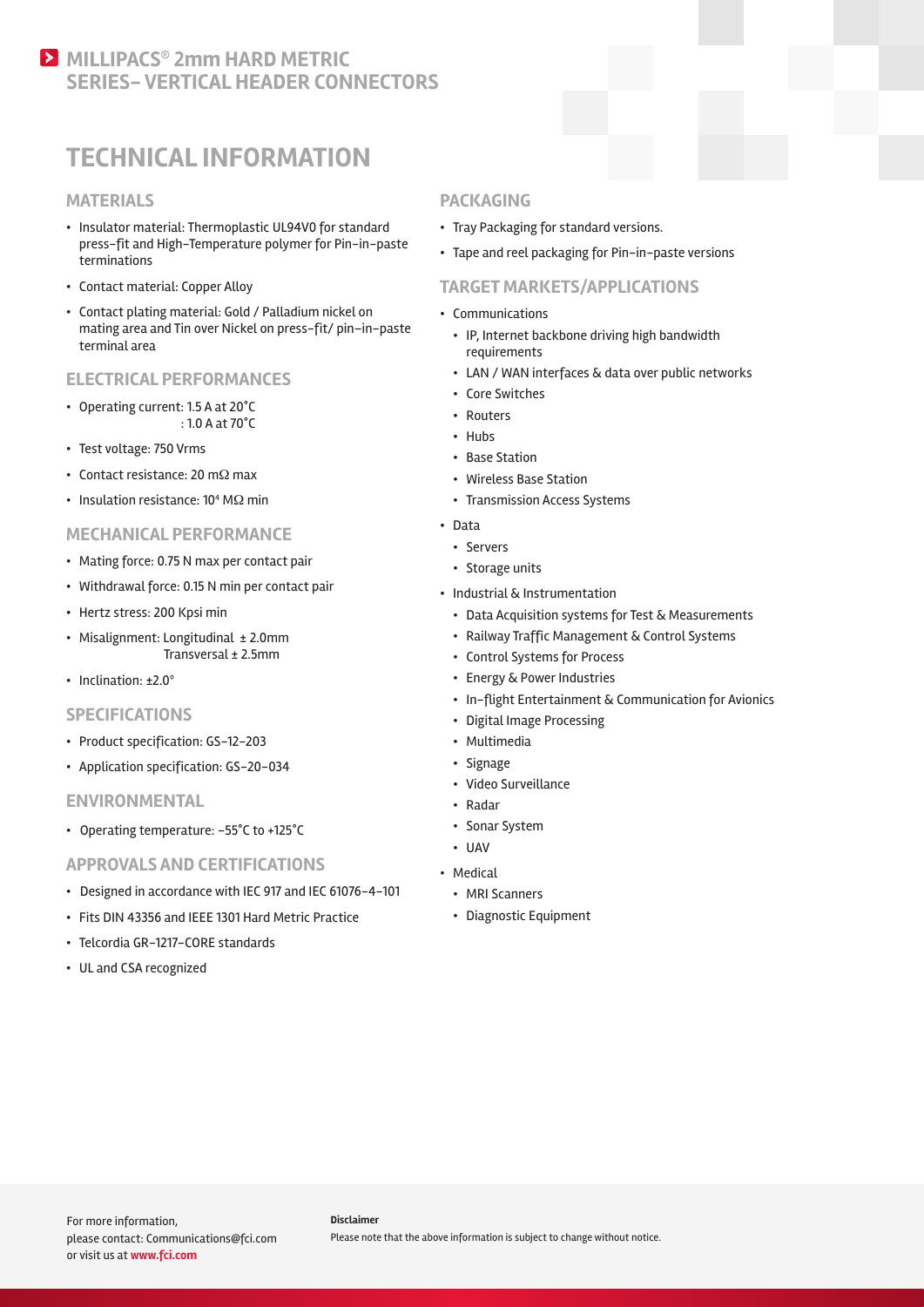### **MILLIPACS<sup>®</sup> 2mm HARD METRIC SERIES- VERTICAL HEADER CONNECTORS**

### **PART NUMBERS**

| No. of<br>signal rows | <b>Type</b>  | <b>Features</b>                                              | <b>Header</b><br>series | Max. No. of<br>signal pins | <b>Mounting</b><br>style |
|-----------------------|--------------|--------------------------------------------------------------|-------------------------|----------------------------|--------------------------|
| 5                     | Α            | 22 column, 50mm + MPC+ location peg                          | HM2P07P                 | 110                        | Press-fit                |
|                       | A            | 22 column, 50mm +MPC + Guide pin option + location peg       | HM2P29P                 | 110                        | Press-fit                |
|                       | Α            | 12 column, 30mm + MPC + location peg                         | HM2P27P                 | 60                         | Press-fit                |
|                       | A            | 22 column, 50mm + MPC                                        | HM2P40P                 | 110                        | Press-fit                |
|                       | B            | 25 column, 50mm                                              | HM2P08P                 | 125                        | Press-fit                |
|                       | <b>B22</b>   | 22 column, 44mm                                              | HM2P70P                 | 110                        | Press-fit                |
|                       | <b>B19</b>   | 19 column, 38mm                                              | HM2P71P                 | 95                         | Press-fit                |
|                       | AB           | 25 column, 50mm + polarization on housing walls              | HM2P65P                 | 125                        | Press-fit                |
|                       | AB22         | 22 column, 44mm + polarization on housing walls              | HM2P66P                 | 110                        | Press-fit                |
|                       | AB19         | 19 column, 38mm + polarization on housing walls              | HM2P67P                 | 95                         | Press-fit                |
|                       | $\mathsf{C}$ | 11 column, 25mm + end polarization + location peg            | HM2P09P                 | 55                         | Press-fit                |
|                       | <b>CR</b>    | 11 column, 25mm + reversed + end polarization + location peg | HM2P80P                 | 55                         | Press-fit                |
|                       | L            | 50mm, 6 power/coax + MPC                                     | HM2A30P                 | 6 Spl.                     | Press-fit                |
|                       | M            | 50mm, 55 signal + 3 power/coax + MPC                         | HM2P11P                 | $3$ Spl. $+55$             | Press-fit                |
|                       | N            | 25 mm, 3 power/coax + end polarization                       | HM2A32P                 | 3 Spl.                     | Press-fit                |
| 8                     | D            | 22 column, 50mm + MPC + guide pin option + location peg      | HM2P87P                 | 176                        | Press-fit                |
|                       | DE           | 25 column, 50mm + polarization on walls                      | HM2P95P                 | 200                        | Press-fit                |
|                       | E.           | 25 column, 50mm                                              | HM2P88P                 | 200                        | Press-fit                |
|                       | F            | 11 column, 25mm + end polarization + location peg            | HM2P89P                 | 88                         | Press-fit                |
| 5                     | A            | 22 column, 50 mm + MPC                                       | <b>HM2P40S</b>          | 110                        | Pin-in-paste             |
|                       | C            | 11 column, 25mm + end polarization + location peg            | HM2P09S                 | 55                         | Pin-in-paste             |
|                       | M            | 50 mm, 55 signal + 3 power/coax + MPC                        | <b>HM2P11S</b>          | $3 Spl. + 55$              | Pin-in-paste             |

\* MPC - Multi purpose center for polarization and coding

\* Application tooling are available on request

\* Compact PCI Connectors are available for Types A, B22, B19, AB22, and AB19

\* Performance levels: 3 – 50 mating cycles;

2 – 250 mating cycles;

1 - 500 mating cycles.